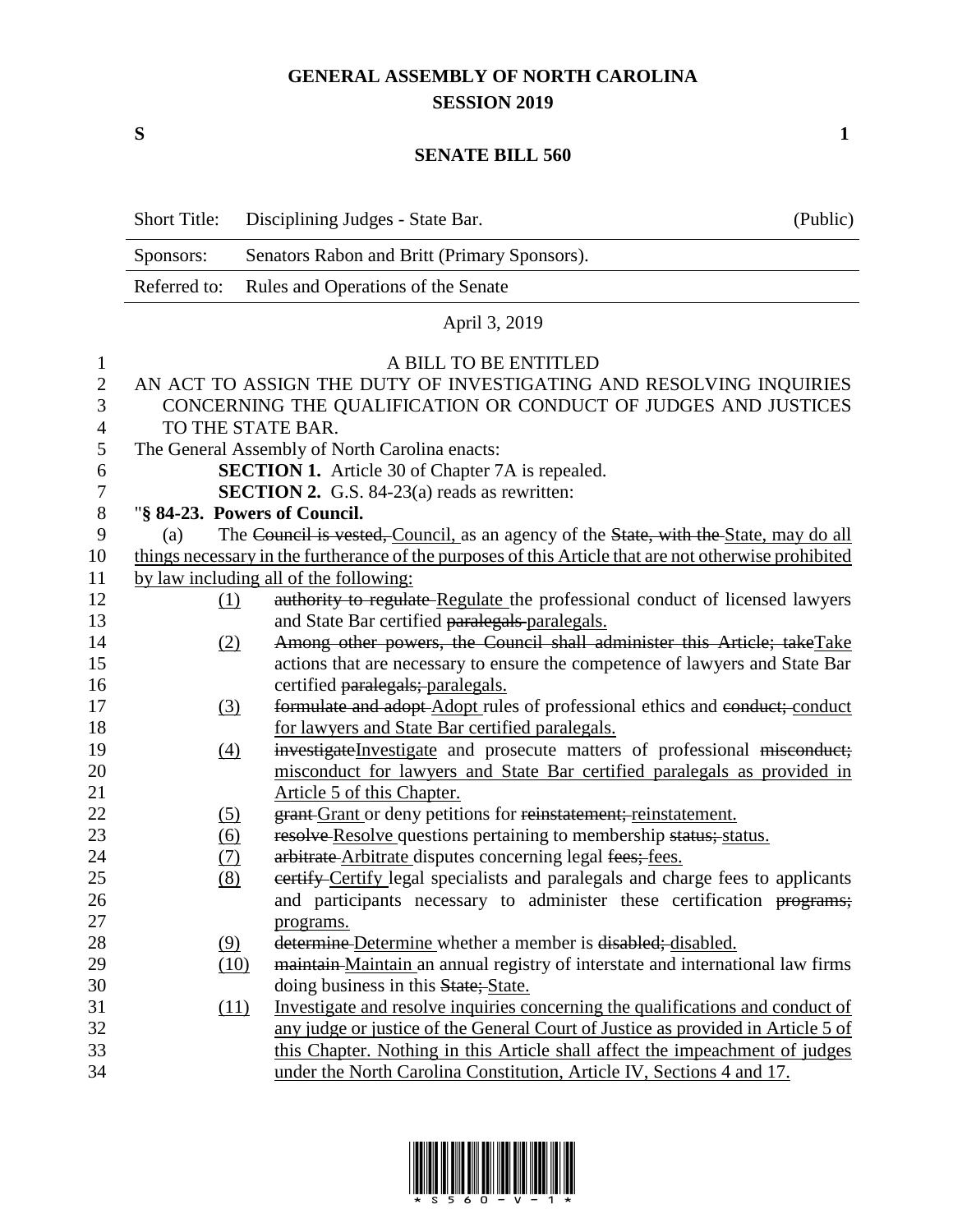|                  | <b>General Assembly Of North Carolina</b><br><b>Session 2019</b>                                    |  |  |
|------------------|-----------------------------------------------------------------------------------------------------|--|--|
| 1                | and formulate Formulate and adopt procedures for accomplishing these<br>(12)                        |  |  |
| $\overline{c}$   | purposes. The Council may do all things necessary in the furtherance of the                         |  |  |
| 3                | purposes of this Article that are not otherwise prohibited by law."                                 |  |  |
| $\overline{4}$   | SECTION 3. Chapter 84 of the General Statutes is amended by adding a new Article                    |  |  |
| 5                | to read:                                                                                            |  |  |
| 6                | "Article 5.                                                                                         |  |  |
| $\boldsymbol{7}$ | "Investigation and Discipline."                                                                     |  |  |
| 8                | <b>SECTION 4.</b> G.S. 84-28 through G.S. 84-32.1 and G.S. 84-36 through G.S. 84-37                 |  |  |
| 9                | are recodified in Article 5 of Chapter 84 as created in Section 3 of this act as G.S. 84-40 through |  |  |
| 10               | G.S. 84-50 respectively.                                                                            |  |  |
| 11               | <b>SECTION 5.</b> G.S. 84-40 as recodified in Section 4 of this act reads as rewritten:             |  |  |
| 12               | "§ 84-40. Discipline and disbarment. Investigation and discipline of judges and attorneys.          |  |  |
| 13               | Any attorney admitted to practice law in this State is subject to the disciplinary<br>(a)           |  |  |
| 14               | jurisdiction of the Council under such rules and procedures as the Council shall adopt as provided  |  |  |
| 15               | in G.S. 84-23. Any judge or justice of the General Court of Justice is subject to the disciplinary  |  |  |
| 16               | jurisdiction of the Council under the North Carolina Code of Judicial Conduct as adopted by the     |  |  |
| 17               | Supreme Court and under the procedures adopted by the Council.                                      |  |  |
| 18               | $\ldots$ "                                                                                          |  |  |
| 19               | <b>SECTION 6.</b> G.S. 84-43, as recodified in Section 4 of this act, reads as rewritten:           |  |  |
| 20               | "§ 84-43. Evidence and witnesses.                                                                   |  |  |
| 21               | In any investigation concerning the qualifications and conduct of any judge or justice of the       |  |  |
| 22               | General Court of Justice or of charges of professional misconduct or disability or in petitions for |  |  |
| 23               | reinstatement, reinstatement for attorneys, the Council and any committee thereof, and the          |  |  |
| 24               | disciplinary hearing commission, and any committee thereof, may administer oaths and                |  |  |
| 25               | affirmations and shall have the power to subpoena and examine witnesses under oath, and to          |  |  |
| 26               | compel their attendance, and the production of books, papers and other documents or writings        |  |  |
| 27               | deemed by it necessary or material to the inquiry. Each subpoena shall be issued under the hand     |  |  |
| 28               | of the secretary-treasurer or the president of the Council or the chair of the committee appointed  |  |  |
| 29               | to hear the charges, and shall have the force and effect of a summons or subpoena issued by a       |  |  |
| 30               | court of record, and any witness or other person who shall refuse or neglect to appear in obedience |  |  |
| 31               | thereto, or to testify or produce the books, papers, or other documents or writings required, shall |  |  |
| 32               | be liable to punishment for contempt either by the Council or its committee or a hearing            |  |  |
| 33               | committee of the disciplinary hearing commission through its chair pursuant to the procedures       |  |  |
| 34               | set out in Chapter 5A of the General Statutes, but with the right to appeal therefrom. Depositions  |  |  |
| 35               | may be taken in any investigations of professional misconduct as in civil proceedings, but the      |  |  |
| 36               | Council or the committee hearing the case may, in its discretion, whenever it believes that the     |  |  |
| 37               | ends of substantial justice so require, direct that any witness within the State be brought before  |  |  |
| 38               | it. Witnesses giving testimony under a subpoena before the Council or any committee thereof, or     |  |  |
| 39               | the disciplinary hearing commission or any committee thereof, or by deposition, shall be entitled   |  |  |
| 40               | to the same fees as in civil actions.                                                               |  |  |
| 41               | In cases heard before the Council or any committee thereof or the disciplinary hearing              |  |  |
| 42               | commission or any committee thereof, if the party shall be convicted of the charges, the party      |  |  |
| 43               | shall be taxed with the cost of the hearings: Provided, however, that the bill of costs shall not   |  |  |
| 44               | include any compensation to the members of the Council or committee before whom the hearings        |  |  |
| 45               | are conducted."                                                                                     |  |  |
| 46               | <b>SECTION 7.</b> Article 5 of Chapter 84 as enacted by Section 3 of this act is amended            |  |  |
| 47               | by adding three new sections to read:                                                               |  |  |
| 48               | "§ 84-51. Definitions.                                                                              |  |  |
| 49               | With regard to any investigation concerning the qualifications and conduct of any judge or          |  |  |
| 50               | justice of the General Court of Justice conducted under this Article and unless the context clearly |  |  |
| 51               | requires otherwise, the following definitions shall apply throughout this Article:                  |  |  |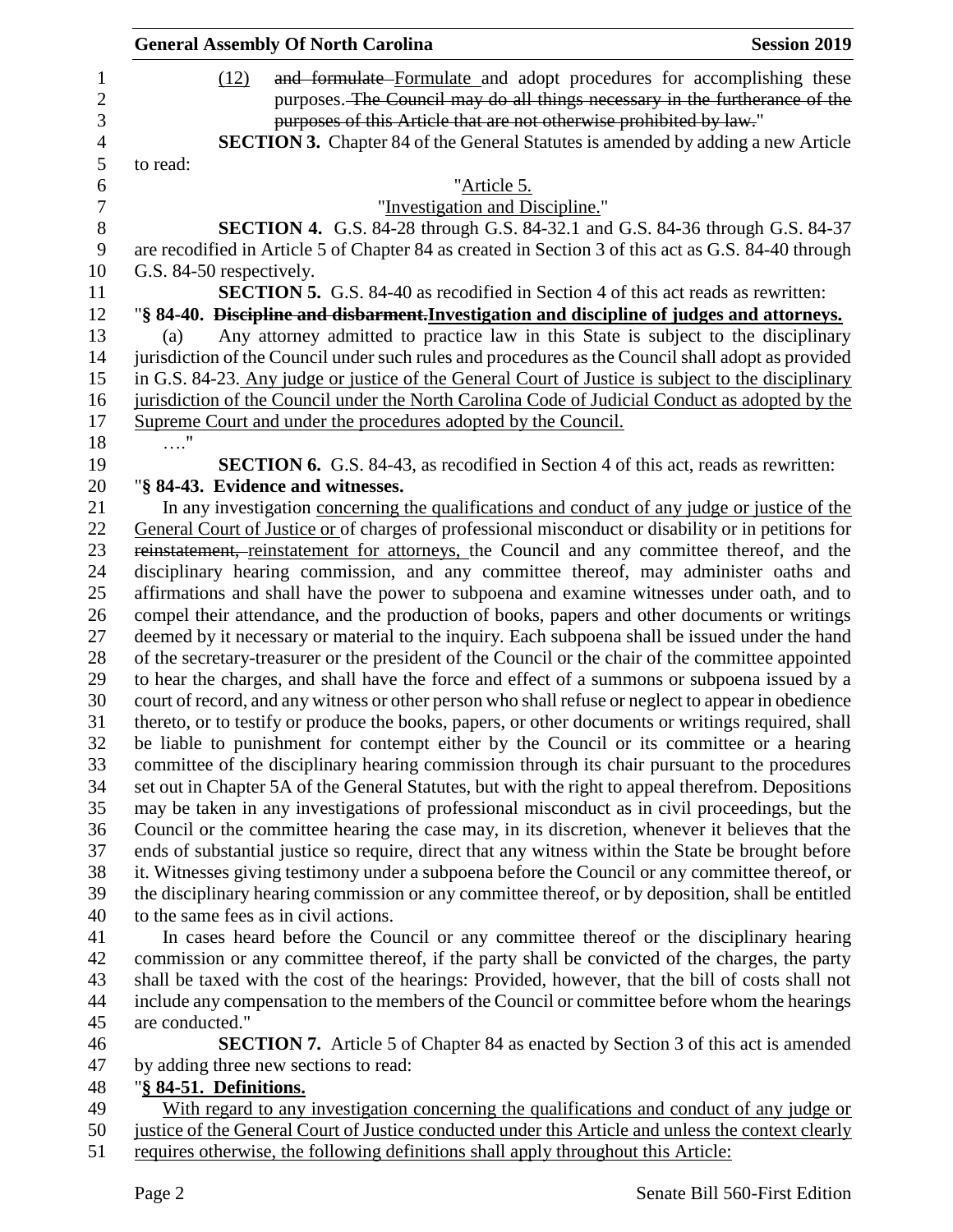|                                  | <b>General Assembly Of North Carolina</b>                                                                                                                         | <b>Session 2019</b> |
|----------------------------------|-------------------------------------------------------------------------------------------------------------------------------------------------------------------|---------------------|
| (1)                              | Censure. $-$ A finding by the Supreme Court, based upon a written                                                                                                 |                     |
|                                  | recommendation by the Council thereof, that a judge has willfully engaged in                                                                                      |                     |
|                                  | misconduct prejudicial to the administration of justice that brings the judicial                                                                                  |                     |
|                                  | office into disrepute, but which does not warrant the suspension of the judge                                                                                     |                     |
|                                  | from the judge's judicial duties or the removal of the judge from judicial                                                                                        |                     |
|                                  | office. A censure may require that the judge follow a corrective course of                                                                                        |                     |
|                                  | action. Unless otherwise ordered by the Supreme Court, the judge shall                                                                                            |                     |
|                                  | personally appear in the Supreme Court to receive a censure.                                                                                                      |                     |
| (2)                              | <u>Council. – The government of the North Carolina State Bar as provided in</u>                                                                                   |                     |
|                                  | G.S. 84-17 and includes any committee or the disciplinary hearing                                                                                                 |                     |
|                                  | commission thereof.                                                                                                                                               |                     |
| (3)                              | <u>Incapacity. – Any physical, mental, or emotional condition that seriously</u>                                                                                  |                     |
|                                  | interferes with the ability of a judge to perform the duties of judicial office.                                                                                  |                     |
| (4)                              | Investigation. – The gathering of information with respect to alleged                                                                                             |                     |
|                                  | misconduct or disability.                                                                                                                                         |                     |
| (5)                              | Judge. - Any justice or judge of the General Court of Justice of North                                                                                            |                     |
|                                  | Carolina, including any retired justice or judge who is recalled for service as                                                                                   |                     |
|                                  | an emergency judge of any division of the General Court of Justice.                                                                                               |                     |
| (6)                              | Letter of caution. $- A$ written action of the Council that cautions a judge not                                                                                  |                     |
|                                  | to engage in certain conduct that violates the Code of Judicial Conduct as                                                                                        |                     |
|                                  | adopted by the Supreme Court.                                                                                                                                     |                     |
| <u>(7)</u>                       | Public reprimand. $-$ A finding by the Supreme Court, based upon a written                                                                                        |                     |
|                                  | recommendation by the Council that a judge has violated the Code of Judicial                                                                                      |                     |
|                                  | Conduct and has engaged in conduct prejudicial to the administration of                                                                                           |                     |
|                                  | justice, but that misconduct is minor. A public reprimand may require that the                                                                                    |                     |
|                                  | judge follow a corrective course of action.                                                                                                                       |                     |
| (8)                              | Remove or removal. $-$ A finding by the Supreme Court, based upon a written                                                                                       |                     |
|                                  | recommendation by the Council that a judge should be relieved of all duties                                                                                       |                     |
|                                  | of the judge's office and disqualified from holding further judicial office.                                                                                      |                     |
| (9)                              | <u>Suspend or suspension. <math>-</math> A finding by the Supreme Court, based upon a</u>                                                                         |                     |
|                                  | written recommendation by the Council that a judge should be relieved of the<br>duties of the judge's office for a period of time, and upon conditions, including |                     |
|                                  | those regarding treatment and compensation, as may be specified by the                                                                                            |                     |
|                                  | Supreme Court.                                                                                                                                                    |                     |
|                                  | "§ 84-52. Grounds for discipline by Council; public reprimand, censure, suspension, or                                                                            |                     |
|                                  | removal by the Supreme Court.                                                                                                                                     |                     |
| (a)                              | The Council, upon a determination that any judge has engaged in conduct that violates                                                                             |                     |
|                                  | the North Carolina Code of Judicial Conduct as adopted by the Supreme Court but that is not of                                                                    |                     |
|                                  | such a nature as would warrant a recommendation of public reprimand, censure, suspension, or                                                                      |                     |
|                                  | removal, may issue to the judge a private letter of caution.                                                                                                      |                     |
| (b)                              | Upon recommendation of the Council, the Supreme Court may issue a public                                                                                          |                     |
|                                  | reprimand, censure, suspend, or remove any judge for willful misconduct in office, willful and                                                                    |                     |
|                                  | persistent failure to perform the judge's duties, habitual intemperance, conviction of a crime                                                                    |                     |
|                                  | involving moral turpitude, or conduct prejudicial to the administration of justice that brings the                                                                |                     |
|                                  | judicial office into disrepute. A judge who is suspended for any of the foregoing reasons shall                                                                   |                     |
|                                  | receive no compensation during the period of that suspension. A judge who is removed for any                                                                      |                     |
|                                  | of the foregoing reasons shall receive no retirement compensation and is disqualified from                                                                        |                     |
| holding further judicial office. |                                                                                                                                                                   |                     |
| (c)                              | Upon recommendation of the Council, the Supreme Court may suspend, for a period                                                                                   |                     |
|                                  | of time the Supreme Court deems necessary, any judge for temporary physical or mental                                                                             |                     |
|                                  | incapacity interfering with the performance of the judge's duties, and may remove any judge for                                                                   |                     |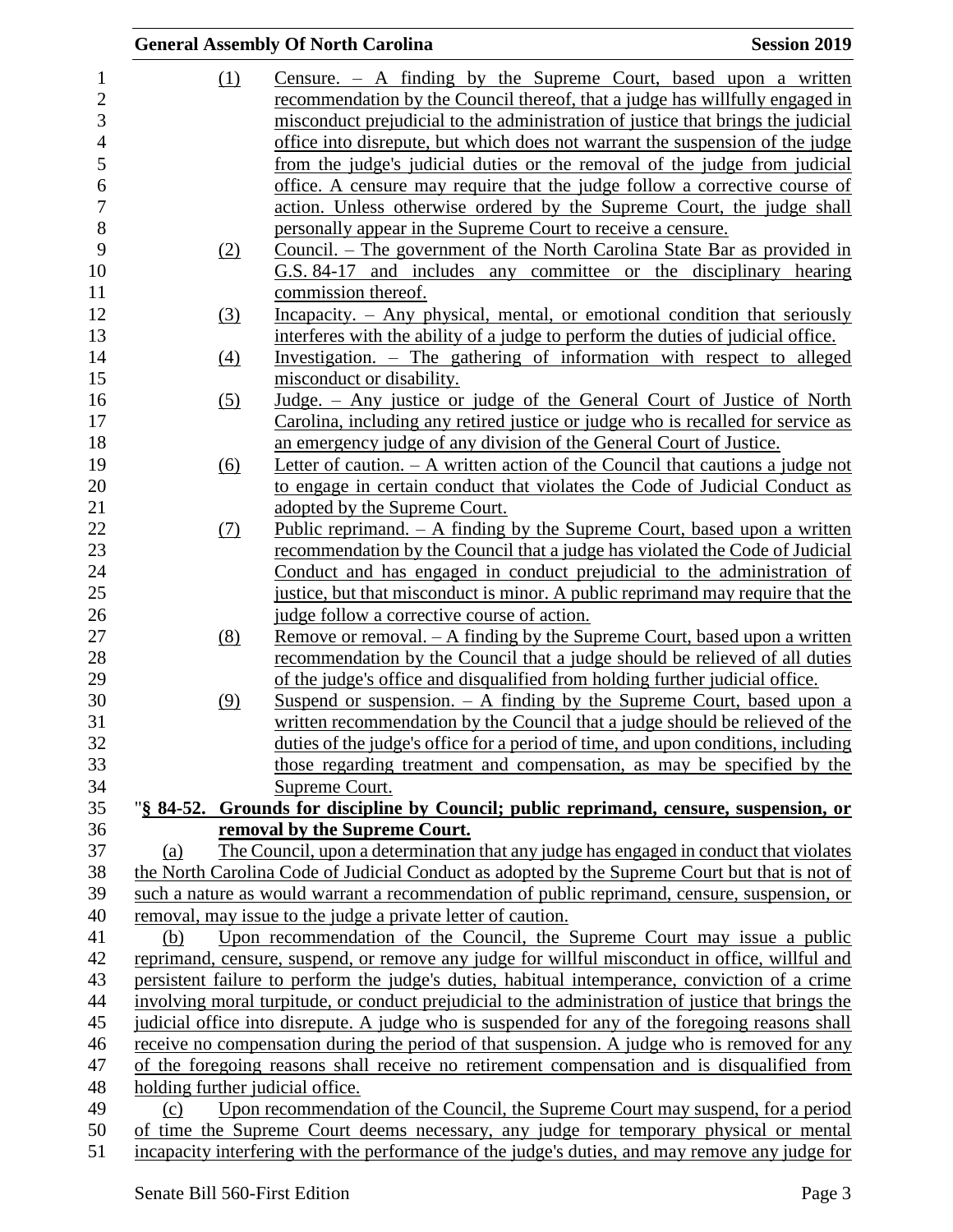## **General Assembly Of North Carolina Session 2019 Session 2019**

 physical or mental incapacity interfering with the performance of the judge's duties which is, or is likely to become, permanent. A judge who is suspended for temporary incapacity shall continue to receive compensation during the period of the suspension. A judge removed for mental or physical incapacity is entitled to retirement compensation if the judge has accumulated the years of creditable service required for incapacity or disability retirement under any provision of State law, but that retired judge shall not sit as an emergency justice or judge. "**§ 84-53. Procedures.** (a) Any citizen of the State may file a written complaint with the Council concerning the qualifications or conduct of any justice or judge of the General Court of Justice, and thereupon 10 the Council shall make such investigation as it deems necessary. The Council may also make an investigation on its own motion. The Council shall not make an investigation, whether initiated upon its own motion or by written complaint of a citizen of this State, when the motion or complaint is based solely upon a superior court judge's legal ruling and that legal ruling has not yet been reviewed and ruled upon by either the North Carolina Court of Appeals or the North Carolina Supreme Court. (a1) The Council thereof may issue process to compel the attendance of witnesses and the production of evidence, to administer oaths, and to punish for contempt. No justice or judge shall be recommended for public reprimand, censure, suspension, or removal unless that judge or justice has been given a hearing affording due process of law. (b) Unless otherwise waived by the justice or judge involved, all papers filed with and proceedings before the Council, including any investigation that the Council may make, are confidential, and no person shall disclose information obtained from proceedings or papers filed with or by the Council, except as provided herein. Those papers are not subject to disclosure under Chapter 132 of the General Statutes. (c) Information submitted to the Council or its staff, and testimony given in any proceeding before the Council, shall be absolutely privileged, and no civil action predicated upon that information or testimony may be instituted against any complainant, witness, or his or her counsel. (d) If, after an investigation is completed, the Council concludes that a letter of caution is appropriate, it shall issue to the judge a letter of caution in lieu of any further proceeding in the matter. The issuance of a letter of caution is confidential in accordance with subsection (a1) of this section. (e) If, after an investigation is completed, the Council concludes that disciplinary proceedings should be instituted, the notice and statement of charges filed by the Council, along with the answer and all other pleadings, remain confidential. Disciplinary hearings ordered by the Council are confidential, and recommendations of the Council to the Supreme Court, along with the record filed in support of such recommendations are confidential. Testimony and other evidence presented to the Council is privileged in any action for defamation. At least five members of the Council must concur in any recommendation to issue a public reprimand, censure, suspend, or remove any judge. A respondent who is recommended for public reprimand, censure, suspension, or removal is entitled to a copy of the proposed record to be filed with the Supreme Court, and if the respondent has objections to it, to have the record settled by the Council's chair. The respondent is also entitled to present a brief and to argue the respondent's case, in person and through counsel, to the Supreme Court. A majority of the members of the Supreme Court voting must concur in any order of public reprimand, censure, suspension, or removal. The Supreme Court may approve the recommendation, remand for further proceedings, or reject the recommendation. A justice of the Supreme Court or a member of the Council who is a judge is disqualified from acting in any case in which he is a respondent. (f) Upon issuance of a public reprimand, censure, suspension, or removal by the Supreme Court, the notice and statement of charges filed by the Council along with the answer and all